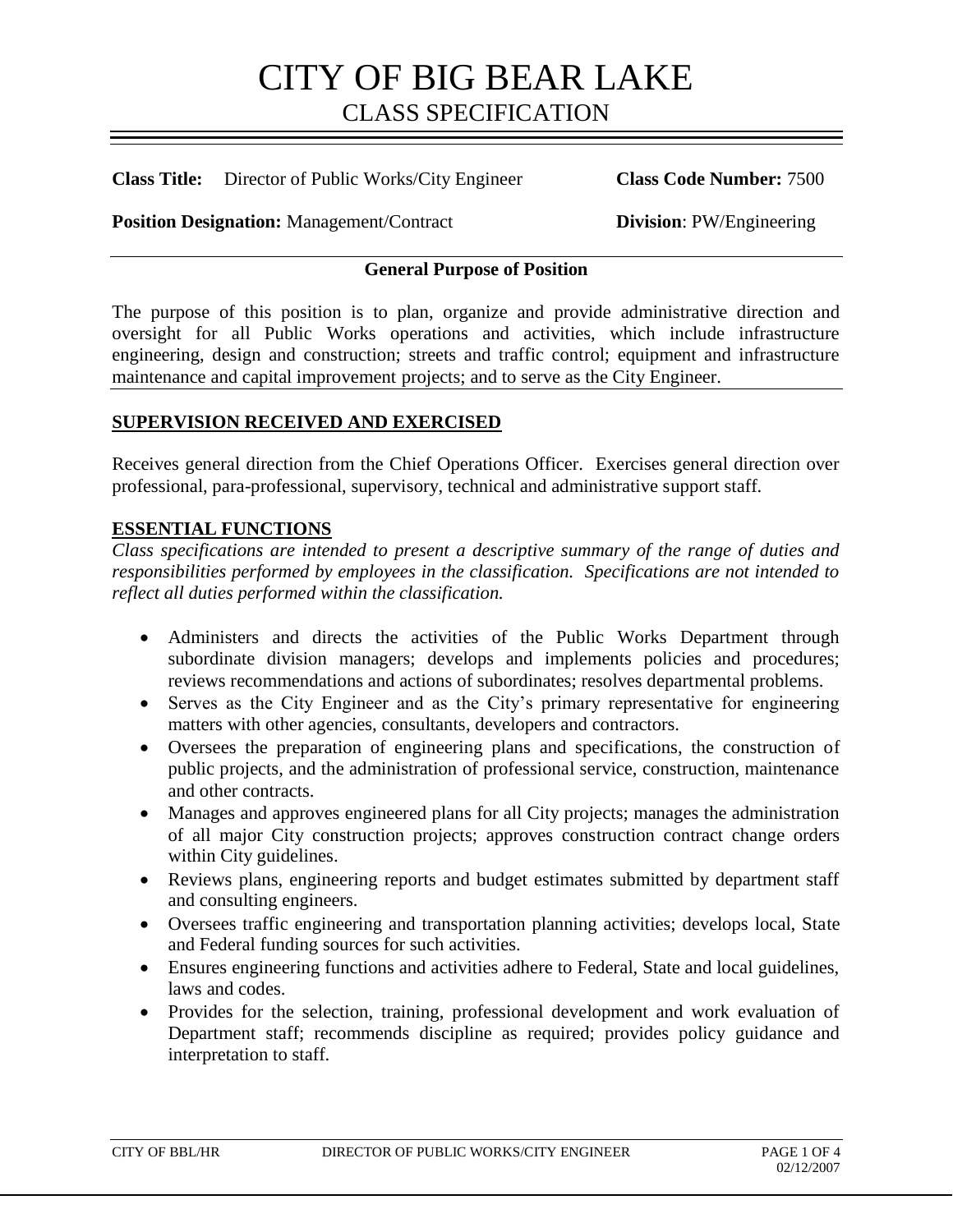- Confers with and represents the Department and the City in meetings with members of the City Council, members of boards and commissions, various governmental agencies, developers, contractors, business and industrial groups and the public.
- Develops long-range plans for the Public Works/Engineering Department based upon an analysis of the needs and interests of the community, projected future demands, capacity of facilities and funding opportunities.
- Manages and participates in the development and administration of the Department budget; directs the forecast of additional funds needed for staffing, equipment, materials and supplies; directs the monitoring of and approval of expenditures.
- Prioritizes and allocates available resources; reviews and evaluates program and service delivery, makes recommendations for improvement and ensures maximum effective service levels.
- Prepares and directs the preparation of a variety of written correspondence, reports, procedures, ordinances and other written materials.
- Monitors changes in laws, regulations and technology that may affect departmental operations; implements policy and procedural changes as required.
- Performs various related essential duties as required.

# **QUALIFICATIONS**

*Any combination of experience and education that would likely provide the required knowledge and abilities is qualifying. A typical way to obtain the knowledge and abilities would be:*

| <b>Education:</b>  | A Bachelor's degree in civil engineering or a closely related field from an<br>accredited college or university is required.                               |
|--------------------|------------------------------------------------------------------------------------------------------------------------------------------------------------|
| <b>Experience:</b> | Six years progressively responsible experience in public works, public<br>utility, or city engineering including three years in a supervisory capacity.    |
|                    | <b>License/Certificate:</b> Certificate of Registration as a Professional Civil Engineer in the State of<br>California at time of appointment is required. |

Valid Class C California Driver's License required.

# **KNOWLEDGE, SKILLS, ABILITIES, AND PERSONAL CHARACTERISTICS**

## **Knowledge of:**

- Modern principles, practices and techniques of public works administration, organization and operation.
- Principles, practices and techniques of civil engineering, including the planning, design, construction, contract management and inspection of municipal public works projects.
- Principles and practices of street and parks maintenance, equipment maintenance, storm drainage systems maintenance, facilities maintenance and capital projects.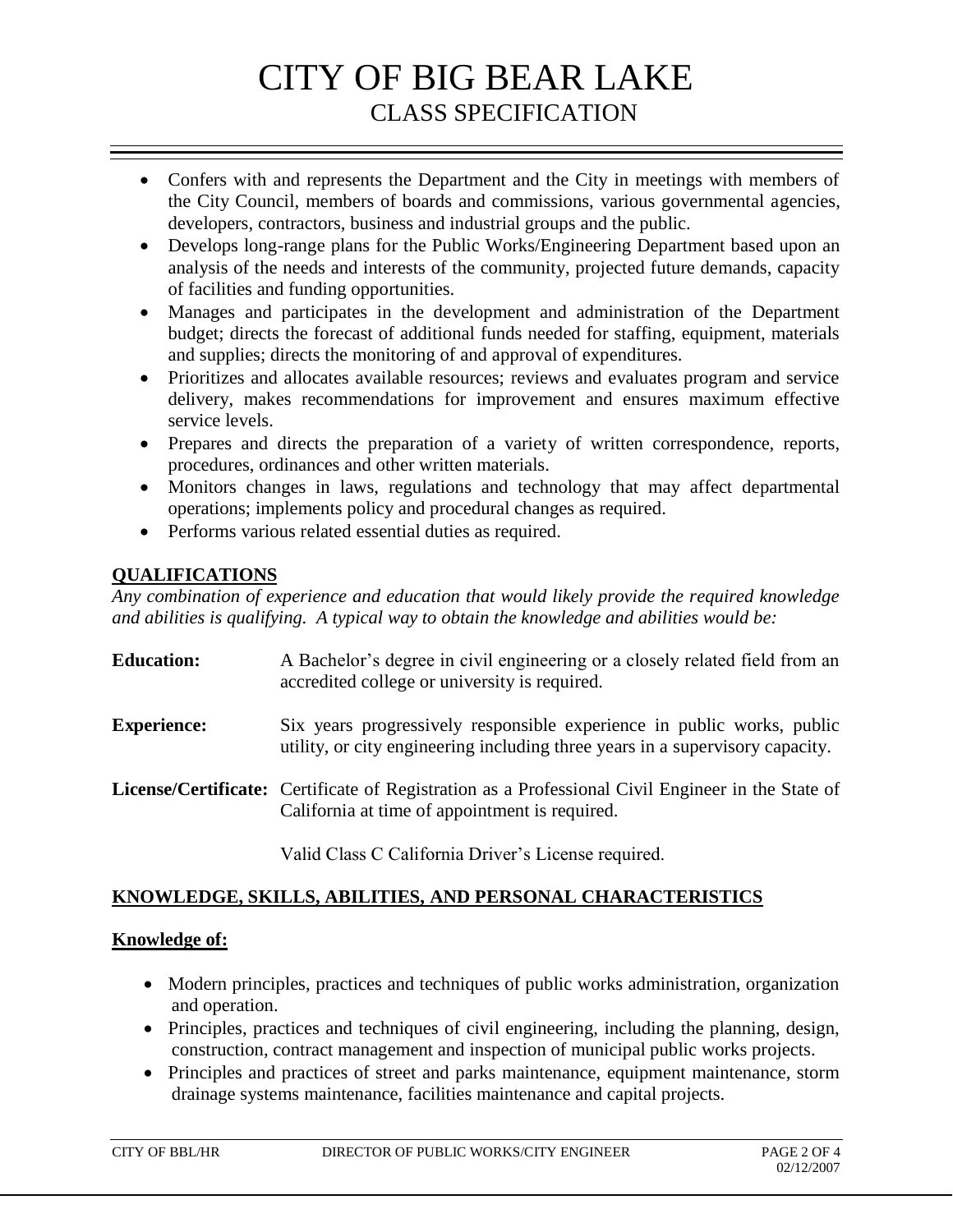- Principles and practices of Public Works contract administration; development of construction project plans, reports, recommendations and grant proposals.
- Administrative principles and practices, including goal setting, program development and implementation.
- Principles and techniques for evaluation and supervision of staff, either directly or through subordinate levels of supervision.
- Principles and concepts of municipal infrastructure maintenance, repair and replacement, including streets, facilities and parks.
- Applicable laws, codes and regulations.
- Techniques for effectively representing the City in contacts with governmental agencies, community groups and various business, professional, regulatory and legislative organizations.
- Personal computers and applicable software.
- Effective public relations skills.

### **Ability to:**

- Plan, organize, direct and coordinate the activities of the Public Works and Engineering Department through subordinate managers
- Exercise sound judgment, be able to plan, be well organized, have excellent verbal and written communication skills, work well under pressure, be proactive, flexible and cooperative.
- Provide instruction and guidance to staff; promote staff development and motivation; analyze problems that arise in the areas under supervision and recommend solutions.
- Establish, maintain and foster positive and harmonious working relationships with those contacted in the course of work.
- Read and interpret maps, sketches, drawings, specifications and technical manuals.
- Facilitate group participation and consensus building.
- Deal effectively with contractors, developers, architects, engineers, representatives from public agencies and the general public.
- Analyze a complex issue and develop and implement an appropriate response.
- Effectively apply continuous improvement principles in emphasizing quality customer service.
- Speak to large and small groups; manage meetings effectively.
- Communicate clearly and concisely, both orally and in writing.
- Work independently.

### **Skill to:**

- Operate modern office equipment, including computer equipment.
- Operate a motor vehicle safely.